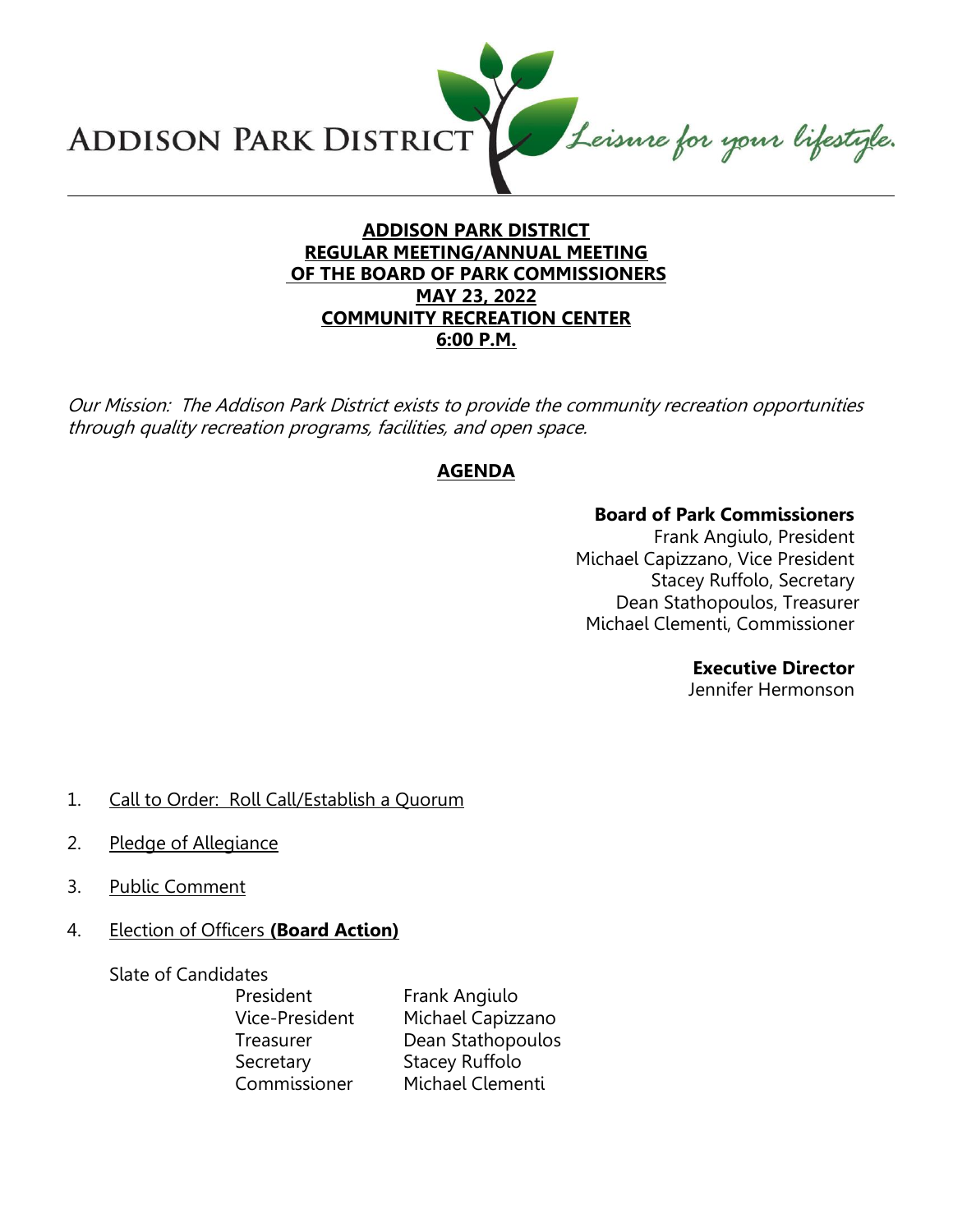## 5. \*Finance Report

- a) April 1, 2022 April 30, 2022, Account Payables in the amount of \$284,368.57. Account payables includes checks, refunds, purchase card (p-card) and payroll expenses.
- 6. Policy & Planning Report

## 7. \*Consent Agenda **(Board Action)**:

## **a) Annual Appointments**

- A. Counsel Law firm of Bond, Dickson & Associates
- B. Legal Ethics Advisor Law firm of Bond, Dickson & Associates
- C. Financial Advisor Linda Byron
- D. Property & Casualty Liability Coverage/Insurance Park District Risk Management Agency (PDRMA)
- E. Health and Benefit Insurance Provider Park District Risk Management Agency (PDRMA)
- F. Professional Audit Services Selden Fox
- G. Addison Consortium Legal Counsel for Tax Objections Robbins Schwartz
- H. Bank Depository for Revenue and Payroll Funds Addison Bank and Trust, Addison, IL
- I. Procurement Card Vendor Fifth Third Bank
- J. Freedom of Information Act Officers (FOIA) –Lisa Jeffers, Jennifer Hermonson and Liz Scott
- K. Open Meetings Act Officers (OMA) –Vice President, Lisa Jeffers, Jennifer Hermonson
- L. Recording Secretary Lisa Jeffers
- M. Secretary Pro Tem Jennifer Hermonson
- N. Assistant Treasurer Liz Scott

#### **b) Appointments to committees, other groups, intergovernmental agreements**

- A. Elementary School District 4 (Mike Clementi & Jennifer Hermonson)
- B. DuPage High School District 88 (Michael Capizzano, Stacey Ruffolo & Jennifer Hermonson)
- C. Village of Addison (Frank Angiulo & Jennifer Hermonson)
- D. IAPD/NRPA (President & Jennifer Hermonson)
- E. Citizens Advisory Committee (Board of Commissioners & Jennifer Hermonson)
- F. Addison Tax Consortium (TIF) (President, Liz Scott & Jennifer Hermonson)
- G. Township of Addison (Michael Capizzano, Jennifer Hermonson)
- H. Community Youth Sports Organizations (Frank Angiulo, Michael Capizzano, Dean Stathopoulos, Mike Clementi, Stacey Ruffolo, Jennifer Hermonson, Leslie DeMoss)
- I. Addison Park District Foundation (Frank Angiulo, Dean Stathopoulos, Stacey Ruffolo & Jennifer Hermonson)
- J. PDRMA, Park District Risk Management Agency (Jennifer Hermonson)
- K. Senior Citizen Commission/Club (Frank Angiulo, Michael Capizzano, Darlene Cozzo, Leslie DeMoss)
- L. Illinois Municipal Retirement Fund Authorized Agent (IMRF) (Jennifer Hermonson)
- M. Community Civic Organizations Lions Club, Kiwanis, Addison Chamber, Women's Club, etc. (Frank Angiulo, Michael Capizzano, Dean Stathopoulos, Stacey Ruffolo, Mike Clementi, Jennifer Hermonson, Leslie DeMoss, Pam Hamil)
- N. Army Trail Nature Center (Frank Angiulo, Dean Stathopoulos, Jennifer Hermonson)
- O. NEDSRA (Michael Capizzano, Stacey Ruffolo, Jennifer Hermonson, Leslie DeMoss)
- P. Safety Coordinator (Liz Scott, Andreia Cardoso Back-up: Lisa Jeffers)